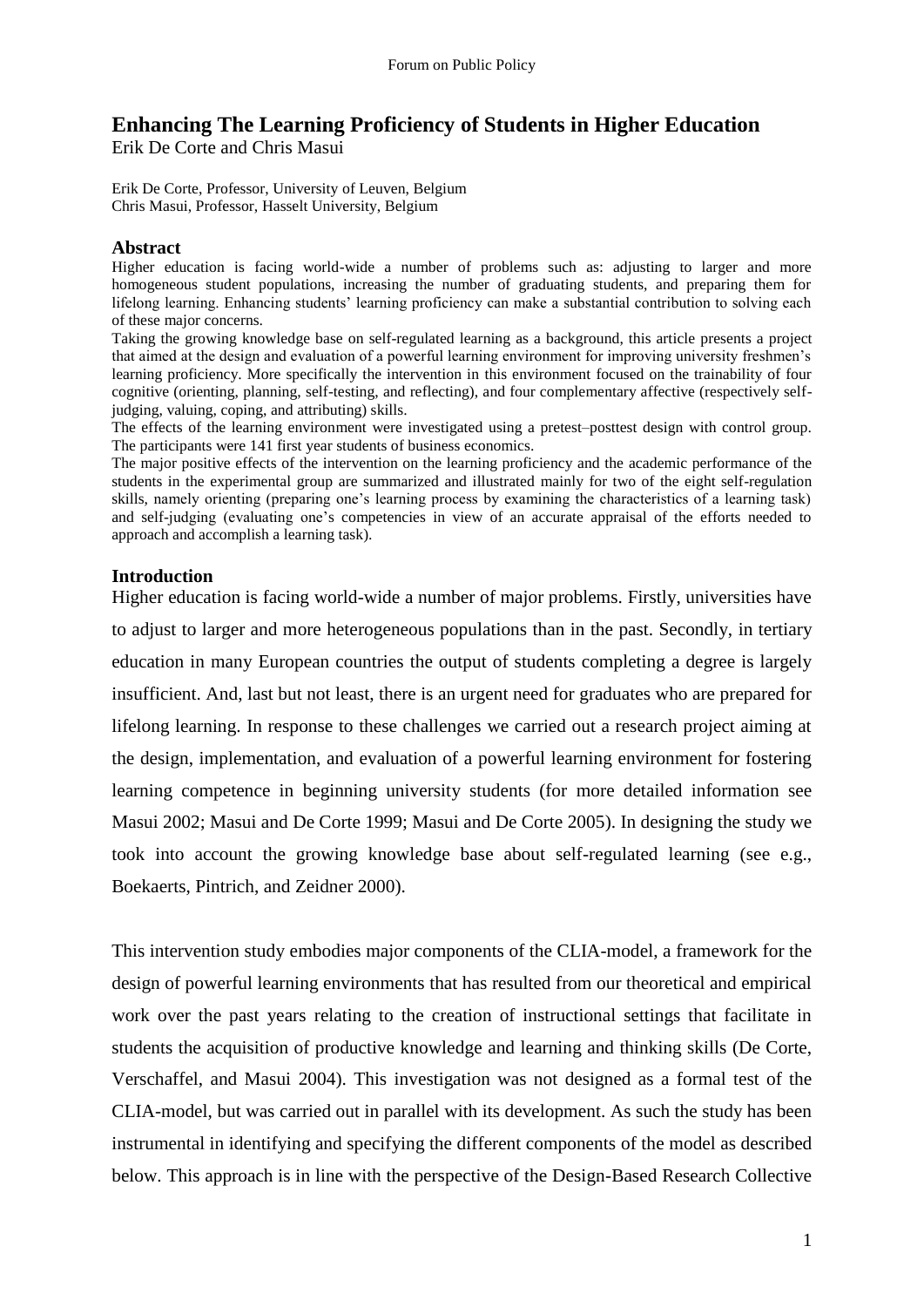(2003; see also Burkhardt and Schoenfeld 2003) on the potential of intervention research, namely exploring possibilities for novel learning and teaching environments, and developing contextualized theories of learning and teaching.

In the next section we present a brief overview of the CLIA-model as background for the review of the intervention study in the subsequent section.

#### **CLIA: A framework for designing powerful learning environments**

The framework for designing learning environments that are intended to be powerful is structured according to four interconnected components:

- 1. *Competence*: components of competence or expertise in a domain.
- 2. *Learning*: characteristics of effective learning processes.
- 3. *Intervention*: principles and methods guiding the design of learning environments.
- 4. *Assessment*: forms of assessment for monitoring and improving learning and teaching.

These four components have been deliberately chosen building on the related views of Glaser (1976), Resnick (1983), and Snow and Swanson (1992) concerning the core elements of a theory of learning from instruction. As argued by Resnick (1983), such a theory must be "both descriptive, explaining why instruction works and why it does not, and prescriptive, what to do the next time for better results" (p. 6). In that perspective the theory must conform to several requirements. First, it must specify the objectives of instruction, thus the competence to be attained. Second, it should provide a theoretical account of the learning processes needed to acquire competence. Third, it should specify guiding principles for instructional interventions to support those learning processes. In addition, it is necessary to assess the outcomes of the interventions (Glaser 1976; Snow and Swanson 1992). As these four components are narrowly interconnected they need of course to be aligned in designing learning environments.

#### *Competence*

Acquiring competence in a domain requires the acquisition of five categories of components: cognitive ones, on the one hand, and affective-motivational components, on the other hand. (see e.g., De Corte and Verschaffel 2006)

1. A well-organized and flexibly accessible domain-specific knowledge base involving the facts, symbols, concepts, and rules that constitute the contents of a subject-matter field.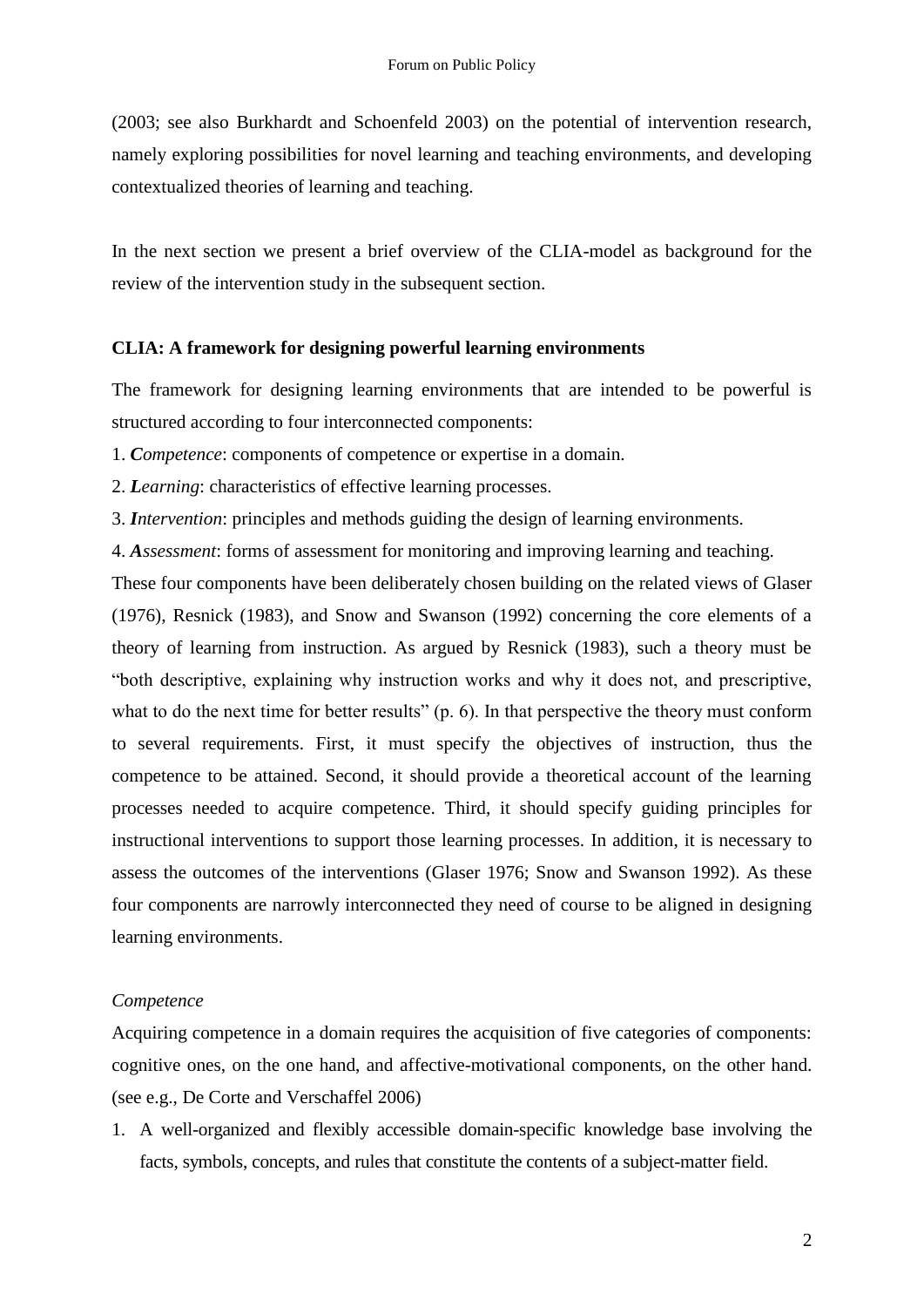- 2. Heuristics methods, i.e. search strategies for problem analysis and transformation (e.g, decomposing a problem into subgoals, making a graphic representation of a problem) which do not guarantee, but significantly increase the probability of finding the correct solution of a problem because they induce a systematic approach to the task.
- 3. Metaknowledge, involving knowledge about one"s cognitive functioning (metacognitive knowledge: e.g., believing that one's cognitive potential can be developed and improved through learning and effort), on the one hand, and knowledge about one"s motivation and emotions (e.g., becoming aware of one's fear of failure in relation to mathematics tasks and problems), on the other hand.
- 4. Self-regulatory skills, involving skills relating to regulating one's cognitive processes/activities (metacognitive skills or cognitive self-regulation; e.g., planning and monitoring one's problem-solving processes), on the one hand, and skills for regulating one's affective and motivational processes/activities (metamotivational skills or motivational selfregulation; e.g., keeping up one's attention and motivation to solve a given problem), on the other hand.
- 5. Positive beliefs about the self in relation to learning and problem solving in a domain, about the social context in which learning activities take place, and about the content domain and learning and problem solving in that domain.

However, research has shown that knowledge and skills that are available in students are often neither accessible nor usable when necessary to solve a given problem (Cognition and Technology Group at Vanderbilt 1997). Acquiring a disposition to skilled learning and thinking should help to overcome this phenomenon of inert knowledge. Therefore, the *integrated* mastery of the different components mentioned above should result in the development of a disposition toward skilled thinking and learning. According to Perkins (1995) such a disposition involves besides ability and motivation, two additional crucial aspects, namely sensitivity for situations in which it is relevant and appropriate to use acquired knowledge and skills, and an inclination to do so.

### *Learning*

Although important questions remain for continued inquiry (De Corte 2004), the following characteristics of productive learning are already well documented by a substantial amount of research: it is an active/constructive, cumulative, self-regulated, goal-directed, situated, collaborative, and individually different process of meaning construction and knowledge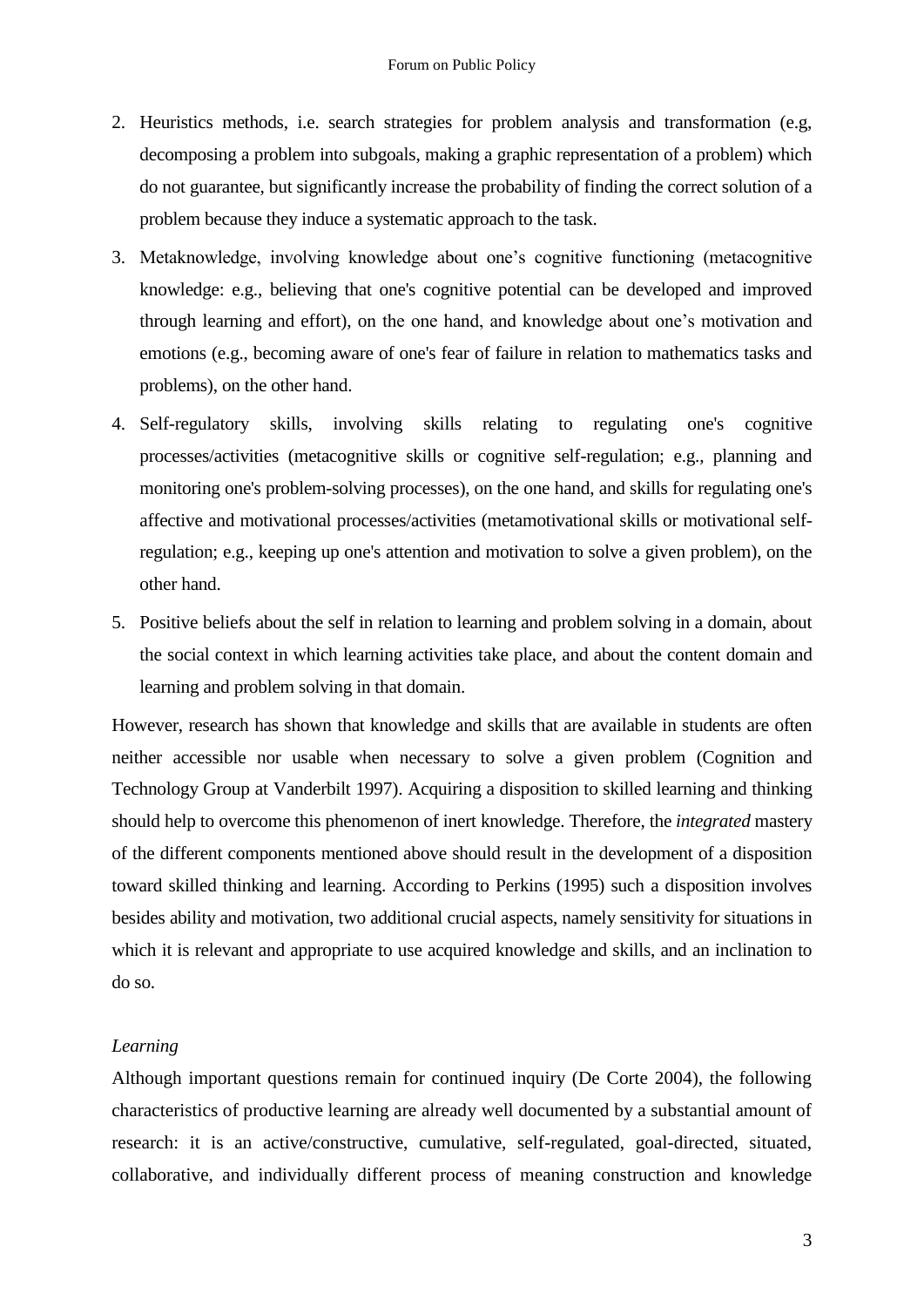building (De Corte 2007; see also National Research Council 2005). Therefore, these features of effective learning can and should guide educational practice.

- 1. Active/constructive: learning is an effortful and mindful process in which students actively construct their knowledge and skills through reorganization of their already acquired mental structures in interaction with the environment.
- 2. Cumulative: this characteristic stresses the important impact of students' prior formal as well as informal knowledge on subsequent learning.
- 3. Self-regulated: this feature refers to the metacognitive nature of productive learning; indeed, self-regulation of learning means that students manage and monitor their own processes of knowledge building and skill acquisition. The more students become selfregulated, the more they assume control and agency over their own learning; consequently they become less dependent on external instructional support for performing those regulatory activities.
- 4. Goal-oriented: effective and meaningful learning is facilitated by an explicit awareness of, and orientation toward a goal. Because of its constructive and self-regulated nature, it is plausible that learning will be most productive when students choose and determine their own objectives. Therefore, it is desirable to stimulate and support goal-setting activities in students.
- 5. Situated and collaborative: learning is conceived as an interactive activity between the individual and the physical, social and cultural context and artefacts, and especially through participation in cultural activities and contexts. In other words, learning is mostly not a purely "solo" activity, but a distributed one: the learning effort is distributed over the individual student, his partners in the learning environment, and the resources and (technological) tools that are available.
- 6. Individually different: the processes and outcomes of learning vary among students due to individual differences in a diversity of aptitudes that affect learning, such as prior knowledge, conceptions of learning, learning styles and strategies, interest, motivation, self-efficacy beliefs, and emotions. To induce productive learning in students, instruction should take into account these differences in aptitudes.

## *Intervention*

Taking into account the available literature (see De Corte et al. 2004), the following major guiding principles for the design of powerful learning environments can be derived from our present conception of competence (first component of CLIA), on the one hand, and the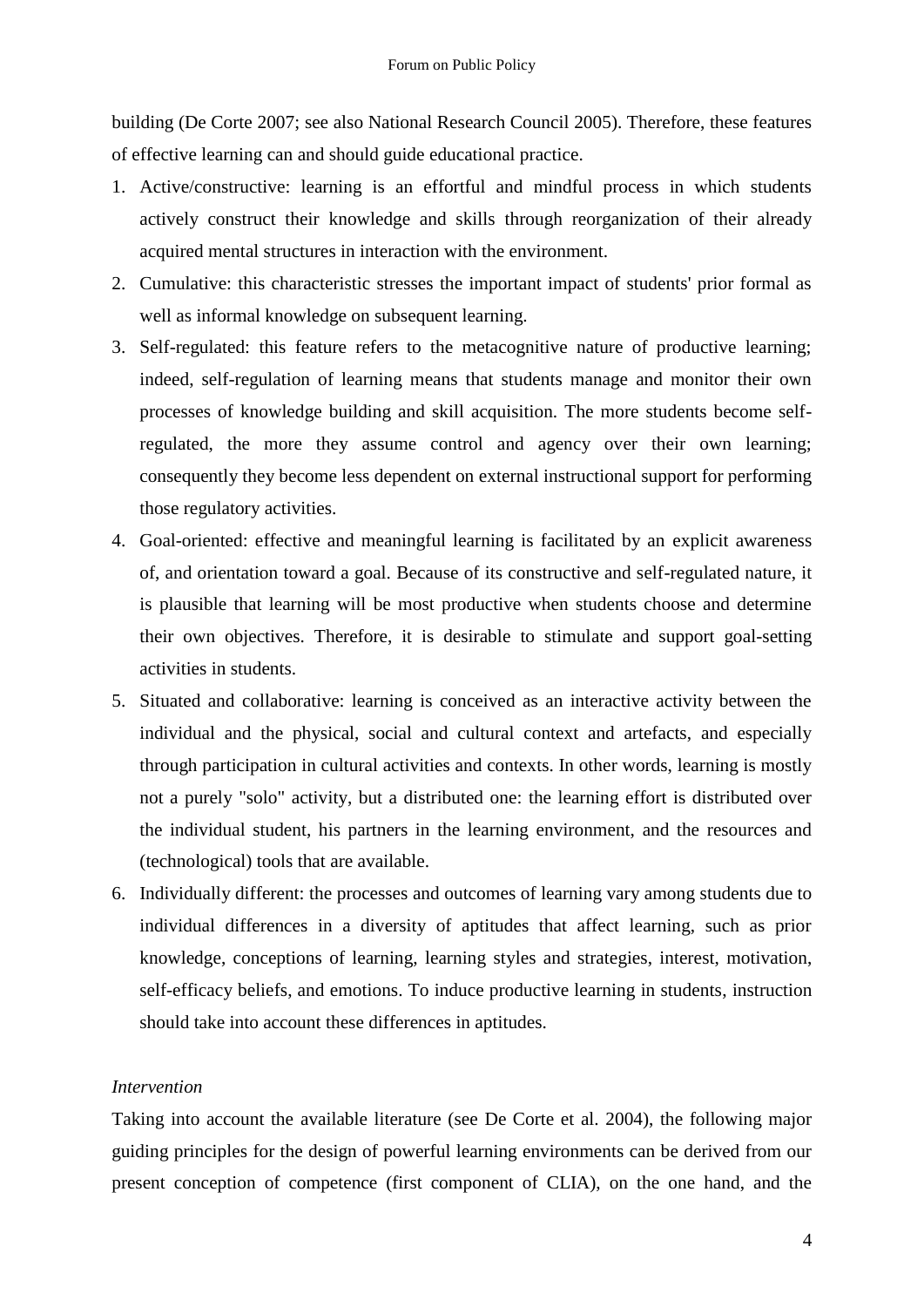characteristics of constructive learning (second component of CLIA), on the other. This shows at the same time the interrelatedness of the CLIA-components and the necessity to align them.

- 1. Learning environments should initiate and support active, constructive acquisition processes in all students, thus also in the more passive learners. However, the view of learning as an active process does not imply that students' construction of their knowledge cannot be guided and mediated through appropriate interventions such as modeling, coaching, and scaffolding (Collins, Brown, and Newman 1989) by teachers, peers, and educational media. Indeed, the claim that productive learning involves good teaching still holds true. In other words, a powerful learning environment is characterized by a good balance between discovery and personal exploration, on the one hand, and systematic instruction and guidance, on the other, always taking into account individual differences in abilities, needs, and motivation among learners.
- 2. Learning environments should foster the development of self-regulation strategies in students. This implies that external regulation of knowledge and skill acquisition through systematic intervention should be gradually removed, so that students become agents of their own learning. In other words, the balance between external and internal regulation will vary during students' learning history in the sense that progressively the share of self-regulation grows as explicit instructional support fades out.
- 3. Because of the importance of context and collaboration for effective learning, powerful learning environments should embed students' constructive acquisition activities preferably in real-life situations that have personal meaning for the learners, that offer ample opportunities for distributed learning through social interaction, and that are representative of the tasks and problems to which students will have to apply their knowledge and skills in the future. But stressing the importance of social interaction for productive learning does not exclude the individual acquisition of components of competence (Salomon and Perkins 1998).
- 4. Because domain-specific knowledge, heuristic methods, metaknowledge, self-regulatory skills and beliefs play a complementary role in competent learning, thinking, and problem solving, learning environments should create opportunities to acquire general learning and thinking skills embedded in the subject-matter fields.
- 5. Powerful learning environments should create a classroom climate and culture that induces in pupil's explicitation of and reflection on their learning activities and problem-solving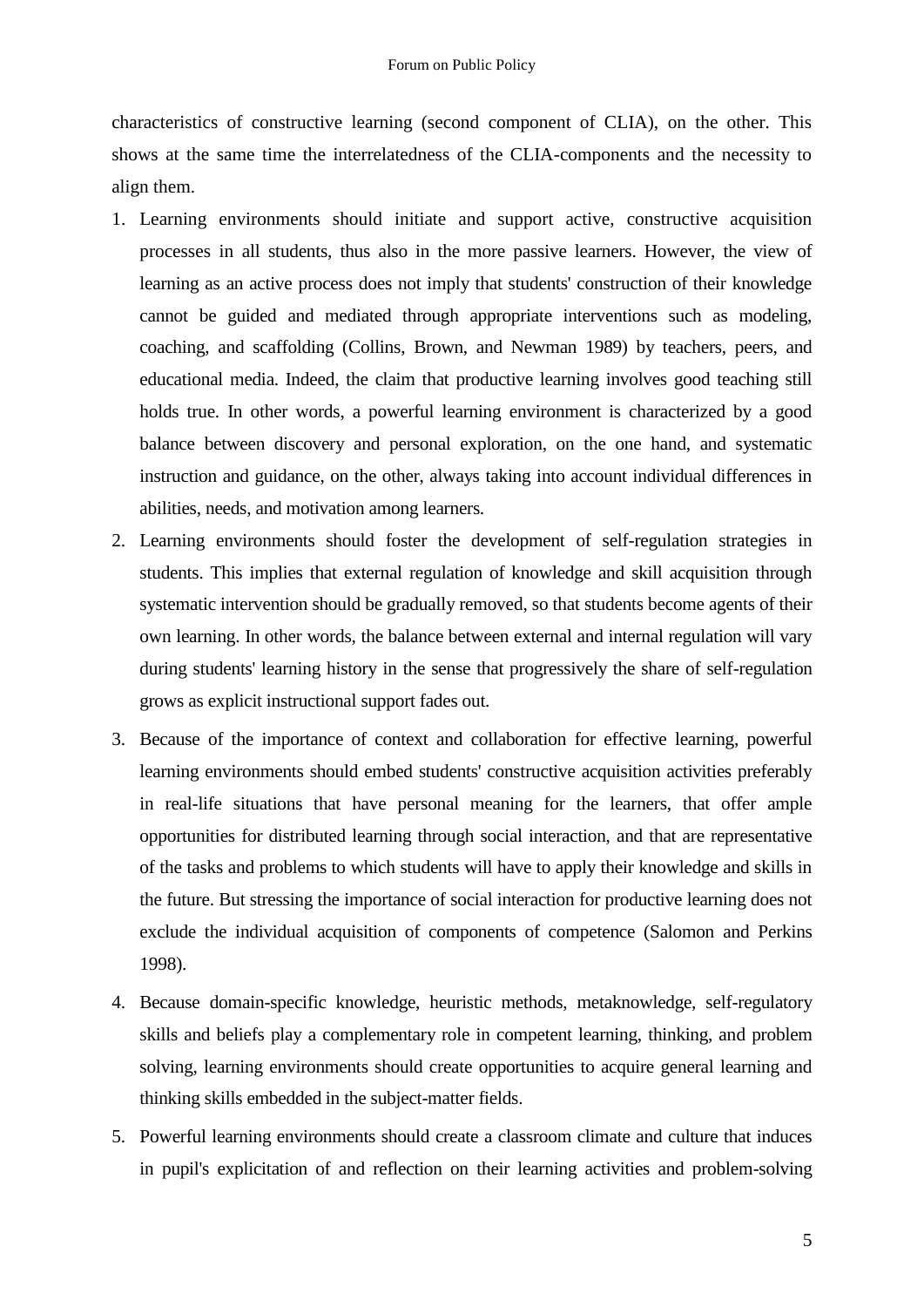strategies. For instance, Berry and Sahlberg (1996) have argued that in order to modify pupils' ideas about learning in the direction of the characteristisc described above (the second component of the CLIA-model), it is necessary to develop their conceptual metacognitive understanding about learning through reflective practices and dialogues with peers in small groups.

6. Learning environments should allow for the flexible adaptation of the instructional support, especially the balance between self-regulation and external regulation, in order to take into account the individual differences in aptitudes among learners. In addition, the important impact of affective characteristics, especially emotions, on students' learning activities and outcomes points to the necessity of alternating instructional interventions with emotional support, depending on whether the individual student is in the learning or in the coping mode (Boekaerts 1993).

### *Assessment*

Forms and methods of assessment should be aligned with the preceding components of the CLIA framework, and integrated with instruction. This implies that classroom assessments should satisfy the following conditions (see also Shepard 2001).

- 1. Assessment instruments should address and monitor students" progress toward the acquisition of the full range of aspects of the competence component of the CLIA-model, i.e. the different kinds of knowledge, skills, and beliefs.
- 2. Assessment instrument should provide diagnostic feedback about students' deep understanding of content and their mastery and productive use of learning and thinking skills, which is helpful for students and teachers in view of further learning and instruction. In that perspective assessment tools should not only address learning outcomes but trace also students' learning processes and strategies.
- 3. The conception of learning outlined above (the second component of the CLIA-model) also implies that alternative assessment forms should contain assignments that are meaningful for the learners, and that offer opportunities for self-regulated and collaborative - besides individual - approaches to tasks and problems.
- 4. Assessment practices should help students develop skills in individual and group selfassessment.

### **A learning environment for enhancing the learning proficiency in university freshmen**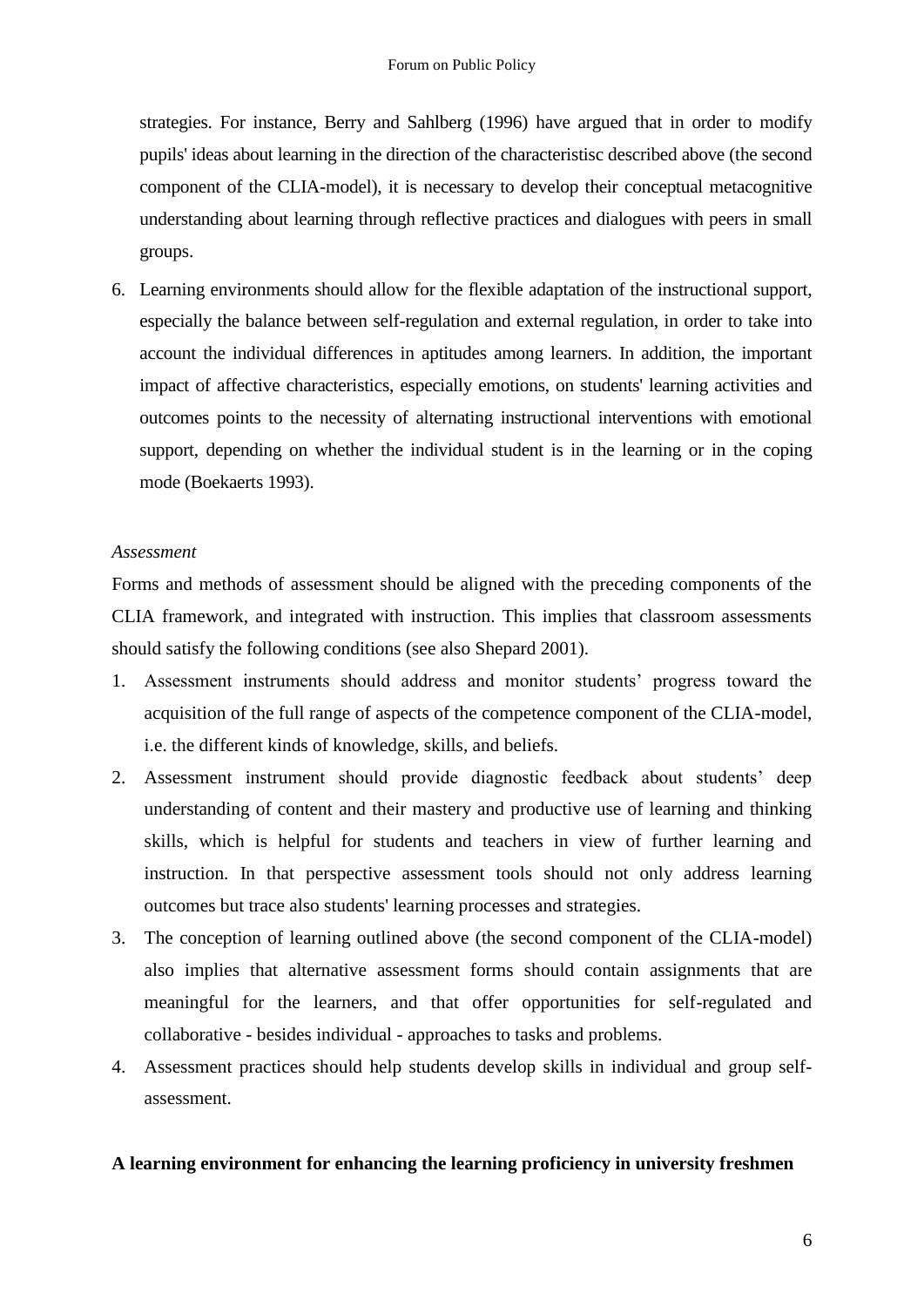Using the CLIA-model as a framework and, thus, starting from a constructivist perspective on learning, several aspects of competence, namely metacognitive, affective, and motivational skills and related metaknowledge, were integrated into the real instructional context of an experimental group (E) of 47 first year students in business economics. The intervention focused on the acquisition in students of eight regulatory skills that were taught in a series of ten sessions of 90 minutes each, supplemented by numerous homework assignments aimed at practising and transferring knowledge and skills. The intervention took mainly place in two subject-matter domains of the curriculum, namely macro-economics and management accounting. As explained below, this learning environment embodied numerous components of the CLIA framework.

The study involved also two control groups of 47 students each: in the first control group (C1) a treatment was applied that focused on cognitive activities such as "analyzing" and "rehearsing"; the second control group  $(C2)$  was a non-treatment group. All students in the three groups were selected from the total group of freshmen  $(N = 352)$  taking into account several entrance characteristics (prior academic knowledge, intelligence, cognitive study skills, attribution behavior, self-judgments about executive regulation activities, and gender). E and C1 were independent, but equivalent groups in terms of average level of intelligence, and prior knowledge; E and C2 were matched groups.

#### *Competence*

The available literature shows convincingly that metacognitive knowledge and a large variety of cognitive as well as motivational self-regulation skills have an effect on learning processes and outcomes (Masui 2002). Because research also reveals intimate relationships between those skills, we opted for a multidimensional approach, i.e. a substantial number of regulatory activities were addressed integratively in the learning environment. Taking the research findings as well as the context of the present study into account, we first selected four cognitive self-regulation skills, namely 'orienting', 'planning', 'self-checking' and "reflecting". They represent different aspects of metacognitive behavior, which are undoubtedly significant for freshmen at the university. 'Orienting' means preparing one's learning process by examining the characteristics of a learning task, such as the learning goal, relevant prior knowledge and skills, the time available to accomplish the task. "Planning" is taking a series of decisions on how to approach the learning process taking into account the information gathered through the orientation. "Self-checking" means testing whether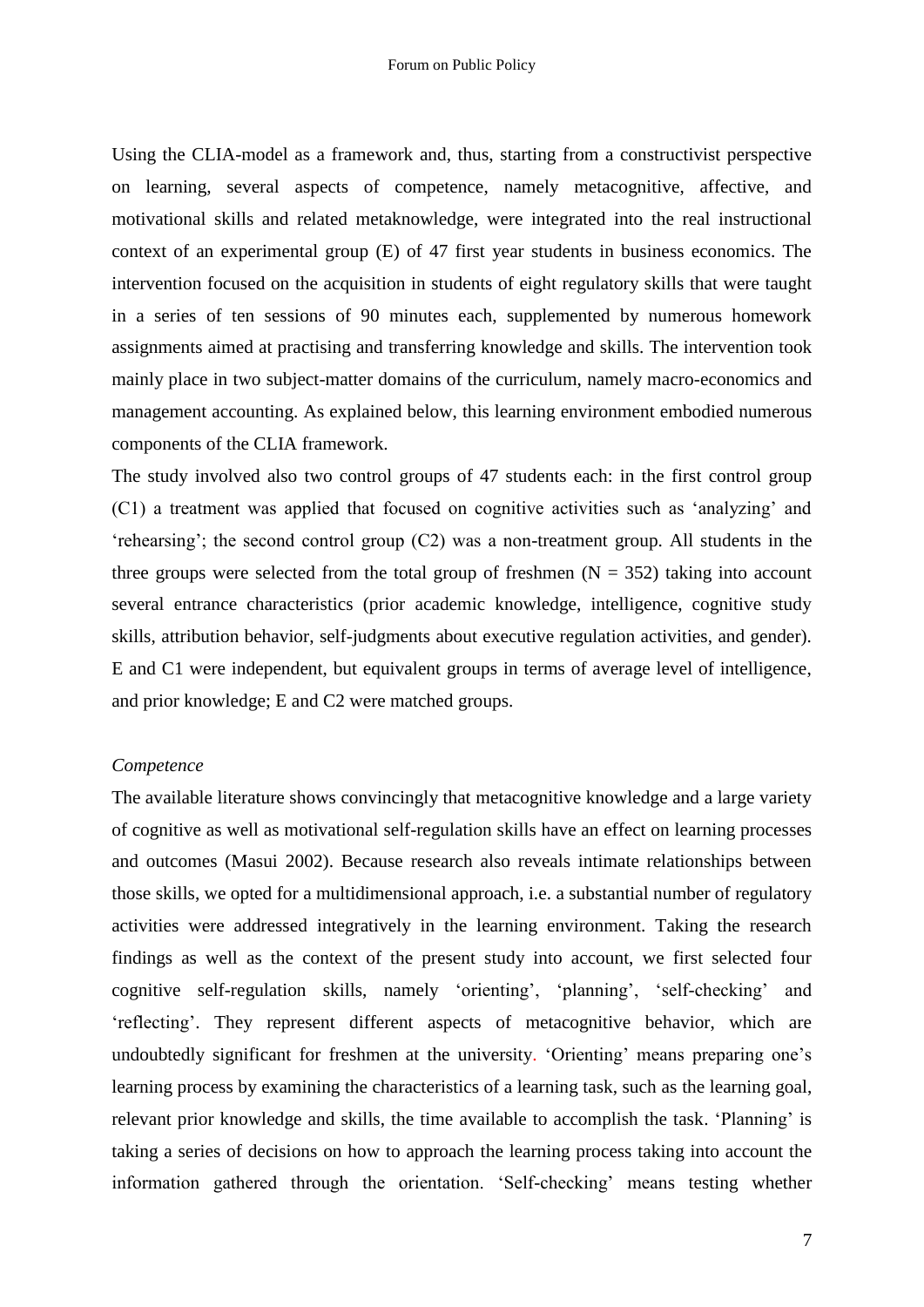intermediate outcomes match the requirements of the intended learning goals, for example by making a trial exam. 'Reflecting' involves looking backwards to the learning process in view of drawing conclusions about factors that influenced the process and its outcomes, such as strategies and approaches that worked well and others that did not.

Subsequently we chose four matching affective and motivational skills. Since "orienting" also implies to determine the difficulty of the task and to estimate the time it will take to finish it, we firstly choose "self-judging". This affective and motivational skill refers to the willingness to evaluate one's own strengths and weaknesses in relation to the learning task, such as the level of one"s prior knowledge. Next we assumed that "planning" offers a good opportunity to learn to make choices or to "value". When making a plan a student decides about a learning goal and the way to attain it; this involves assigning some value to this goal and to the efforts to attain it. Thirdly, we included "coping with emotions" (e.g., frustration because of a failure) as the affective counterpart of "self-checking". When taking a test or an exam the outcome can be satisfying or disappointing. In both situations the student has to cope with these emotions, for instance, avoiding to be overwhelmed by proud in the first case, or by shame or fear in the second case. Finally "reflecting" seemed to provide good opportunities for learning to "attribute" in a constructive way; for example, attributing a failure to factors that are perceived to be controllable by the student – such as lack of effort – rather than to uncontrollable aspects – such as the difficulty of a test. By analyzing the strategies and the study efforts that produced different learning outcomes, a student can learn that good study results (in most cases) are not a matter of luck, but the result of a set of variables that are to a certain degree controllable by the student. There is evidence regarding the effect of all these activities and skills on study results in higher education, but an integrated approach using these types of skills is mostly lacking in previous training studies.

### *Learning and Intervention*

The characteristics of the learning component of the CLIA-framework mentioned above were taken as the starting point for developing a learning environment to elicit and stimulate these learning qualities. Besides, learner-related parameters (esp. prior knowledge), instructionrelated aspects (goals, domain content, support), and particular features of the research context (e.g., free entrance to the study program on the basis of a certificate of secondary education) were considered. Taking into account all these variables, the design of the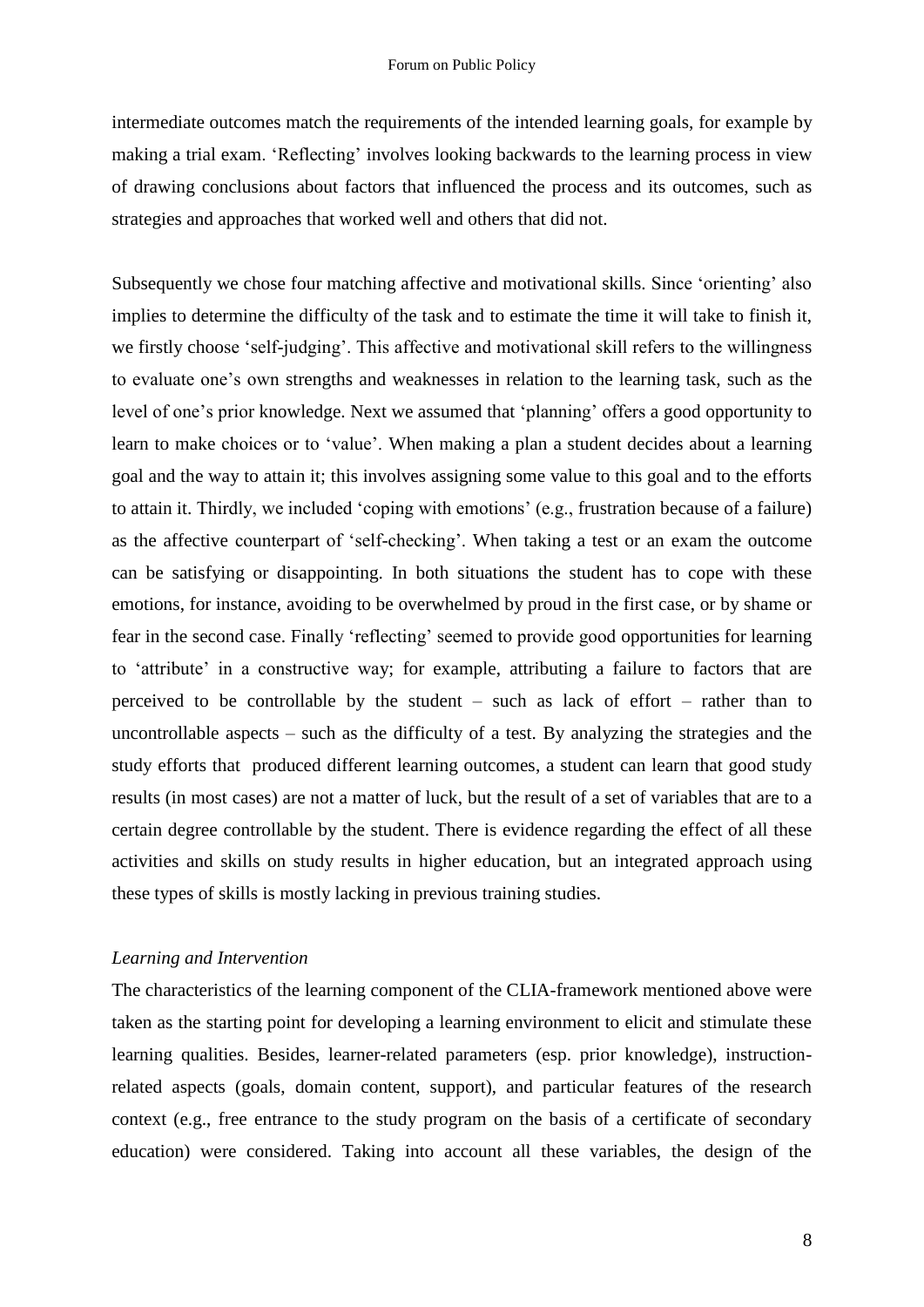experimental intervention was based on the following integrated set of seven interconnected and partly overlapping instructional principles.

- 1. Embed the acquisition of knowledge and skills in the real study context, i.e. the selected activities have to be taught in the context in which students must apply them (*situated learning*). This principle was mainly realized during the sessions in collaboration with the instruction team of the courses macro-economics and management accounting. This kind of situatedness was also intended to promote transfer.
- 2. Take into account the learning orientation of the students and their need to experience the usefulness of the learning and study tasks (personal usefulness). Due to the highly selective nature of the first year at Flemish universities, students are only prepared to invest great efforts when they are convinced that this will be rewarding. Therefore, it was explicitly explained to the students how each part of the intervention could be linked to their learning orientation and their personal goals (especially being successful in their first year). Providing this kind of information is also a condition for facilitating transfer and effort investment.
- 3. Sequence teaching methods and learning tasks and relate them to a time perspective (sequencing and time perspective). This principle fits well with the cumulative, goaloriented and self-regulated character of productive learning. The intervention was spread over a period of six months in which more and more disciplines became involved using thereby a variety of teaching methods such as modeling, coaching, scaffolding, articulating or verbalizing and reflecting. To sequence the learning tasks their complexity and diversity was progressively increased over time. The aim was to induce constructive frictions by creating challenging learning tasks and by continuously capitalizing on the use of already acquired learning and thinking skills (Vermunt 1996). The following is an example of this built-in progression: To teach students to spend enough time on "orienting" they sometimes had to prepare a class by orienting themselves in a few assignments without trying to finish them.
- 4. Use a variety of forms of organisation and social interaction (variation in organisation and social settings). By alternating modeling, individual assignments, working in pairs, smallgroup work, whole-class discussion, and different kinds of homework a stimulating social environment was created in line with the constructive and collaborative nature of learning.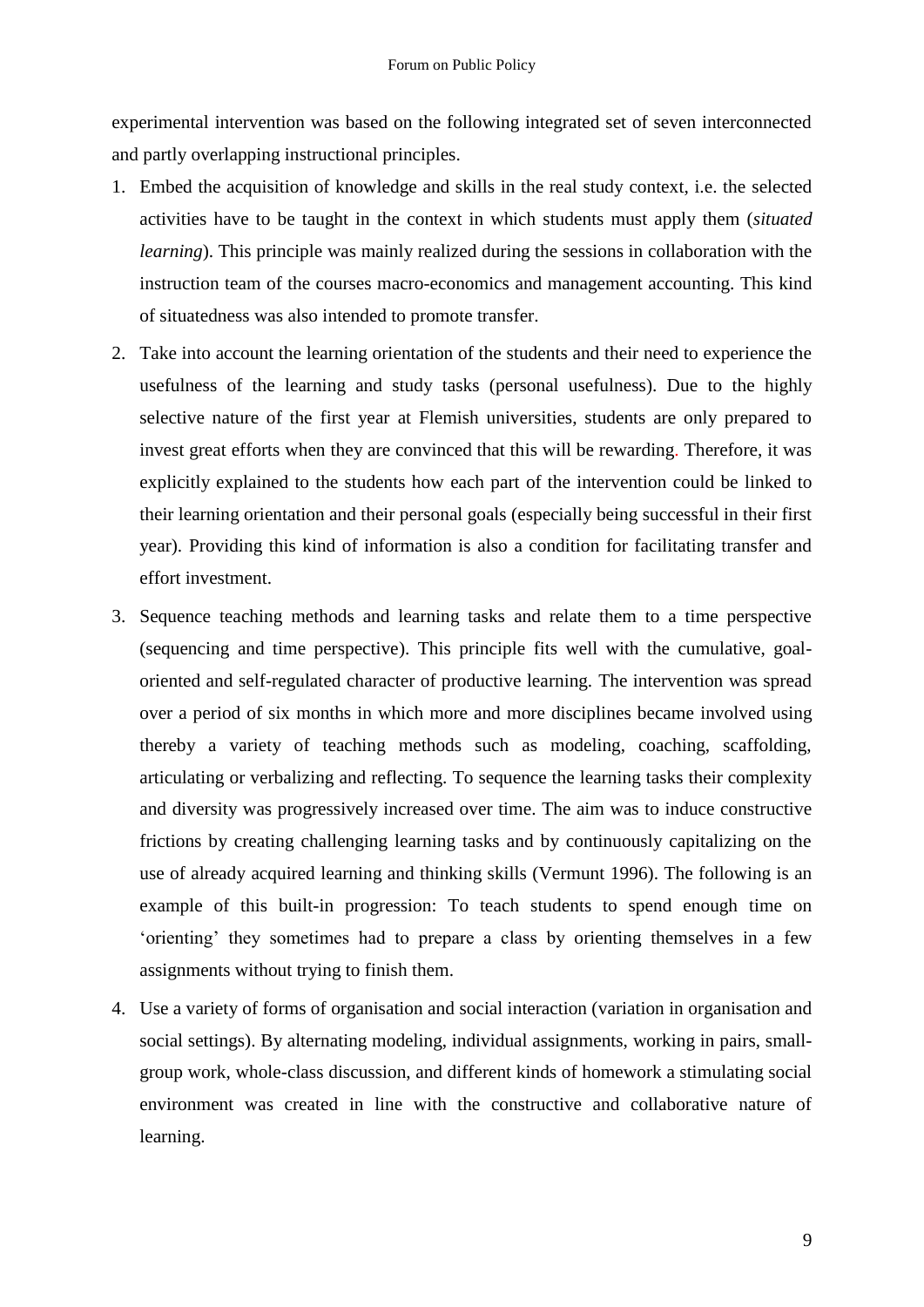- 5. Take into account prior knowledge and large differences between students (adjusting to prior knowledge and differentiating). This principle serves especially the cumulative and the active character of effective learning. By using a variety of teaching methods (third principle) and social settings (fourth principle) it was possible to meet students" informal prior knowledge and individual differences and to stimulate them to be active. For instance, by working in pairs a student with less prior knowledge could be coached by a more advanced peer.
- 6. Stimulate articulation of and reflection on learning and thinking processes (verbalizing and reflecting). Articulating or verbalizing problem-solving strategies and processes is necessary as a starting point for reflection; indeed, verbalizing is a pre-eminently appropriate method to become aware of metacognitive, affective and motivational aspects of learning. Techniques used for verbalizing were thinking aloud, writing while thinking, and oral or written retrospection. Reflecting was one of the four metacognitive regulatory skills on which the intervention focused because it is essential to achieve conscious regulation of learning, thinking and problem solving. For example, oral retrospection was used during the macro-economics classes. Students had to answer multiple-choice questions. In discussing their solutions they were invited to reconstruct their line of thought. These oral reports provided opportunities to compare differences between students in their argumentation and, to articulate heuristics that are useful in answering this type of questions. In addition, students could draw conclusions with regard to gaps in their knowledge base and with respect to learning activities that can help to remedy.
- 7. Create opportunities to practice and to transfer learned activities to new content domains (practice and transfer). Whereas the intervention focused on the courses macro-economics and management accounting (see above), transfer exercises were assigned in different other disciplines of the curriculum, especially history and sociology.

The intervention sessions in the E took place in groups of 15 students. A session started with an overview of the goals to be attained, the activities that were planned, and the kind of contribution that was expected from the students. Next, the students made two or more exercises in macro-economics or management accounting individually or in pairs. After each assignment they were invited to draw some conclusions, both with regard to the specific content and with regard to the problem-solving process. At the end of the session students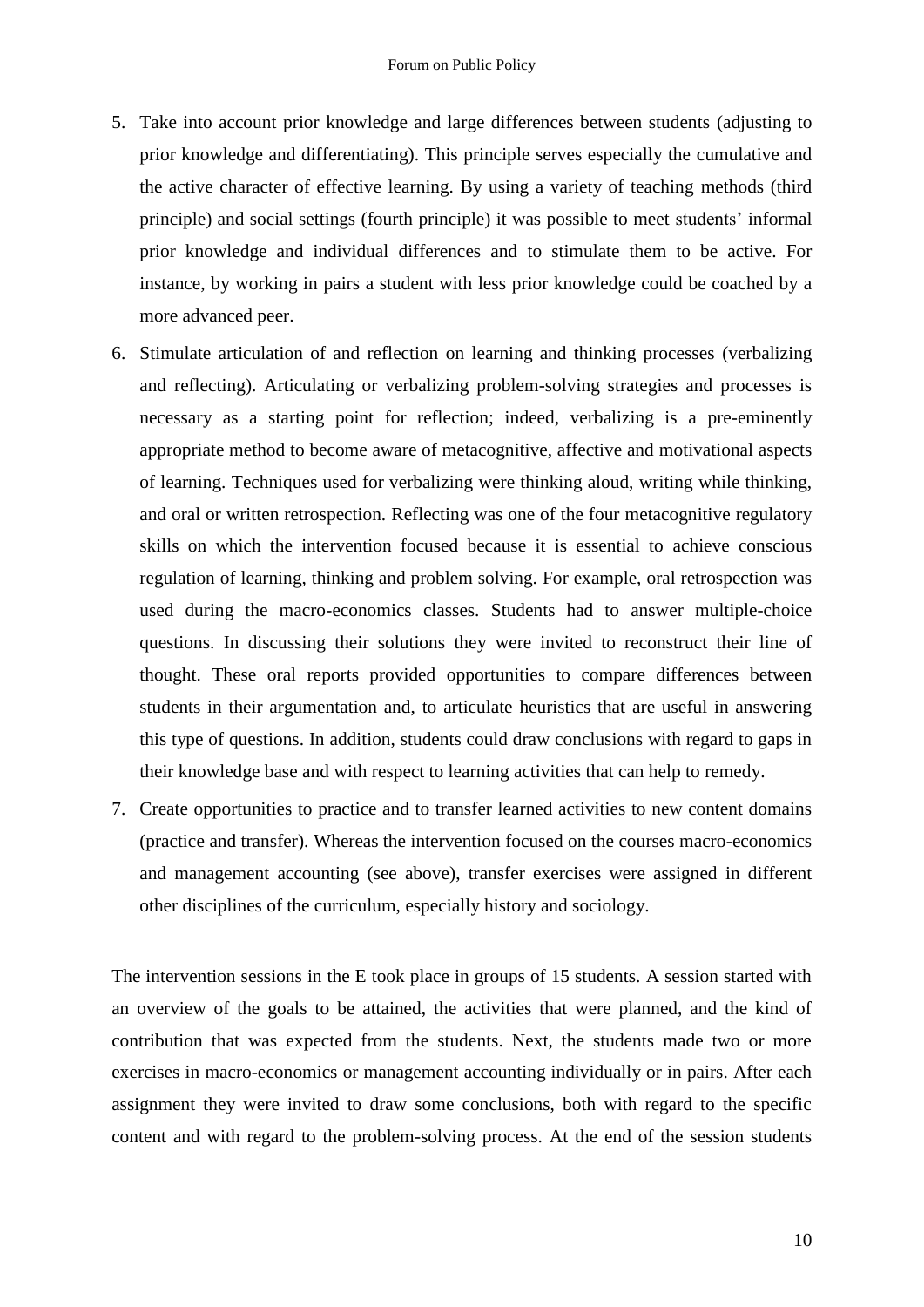received all necessary information about the homework they had to make individually or in collaboration with a fellow student. All experimental sessions were audiotaped.

In C1 the focus of the treatment was on cognitive activities. This implied practicing such activities as 'relating', 'analyzing', 'structuring', 'concretizing', 'applying' and 'rehearsing' during the intervention sessions (for macro-economics and management accounting), as well as in homework assignments. C2 was only exposed to the usual instructional support and study guidance consisting of lectures, practicals, consulting hours, and individual feedback on assignments and examinations.

#### *Assessment*

A variety of *summative assessment* instruments were used spread over three posttest sessions to assess the effects of the intervention on self-regulation behavior. In the first posttest session assignments for management accounting and multiple-choice questions for macroeconomics were administered; besides solving the questions, students were also asked to write while thinking, a variant of the thinking aloud technique. During the second posttest session an attribution questionnaire was used, and metaknowledge of the regulatory skills on which the intervention focused was assessed with a direct knowledge test. For instance, with regard to "orienting" students were asked: "*What do you have to know at the start of a trimester in order to be able to organize and plan your study for a particular course? Also mention how you can obtain that information";* and with regard to self-judging: *"Which personal characteristics of a student can be advantageous or disadvantageous when studying or making exams? Explain their effect"*.

In the last posttest students had to fill in again questionnaires on self-efficacy, on selfregulation skills, and on attribution style that were already administered as pretests. At this stage transfer of regulation activities to a course in statistics that was not involved in the intervention was also measured. Therefore, a questionnaire containing eleven questions about study activities in the statistics course was administered. For example, with respect to orienting students were asked: "*How much time do you think you will have to invest in the theoretical and practical parts of the statistics course, including the lessons?*; and with regard to self-judging: *"Do you think that the statistics course will be easy or difficult for you? Explain your answer"*. The overall exam result at the end of the academic year was used as indicator of academic performance.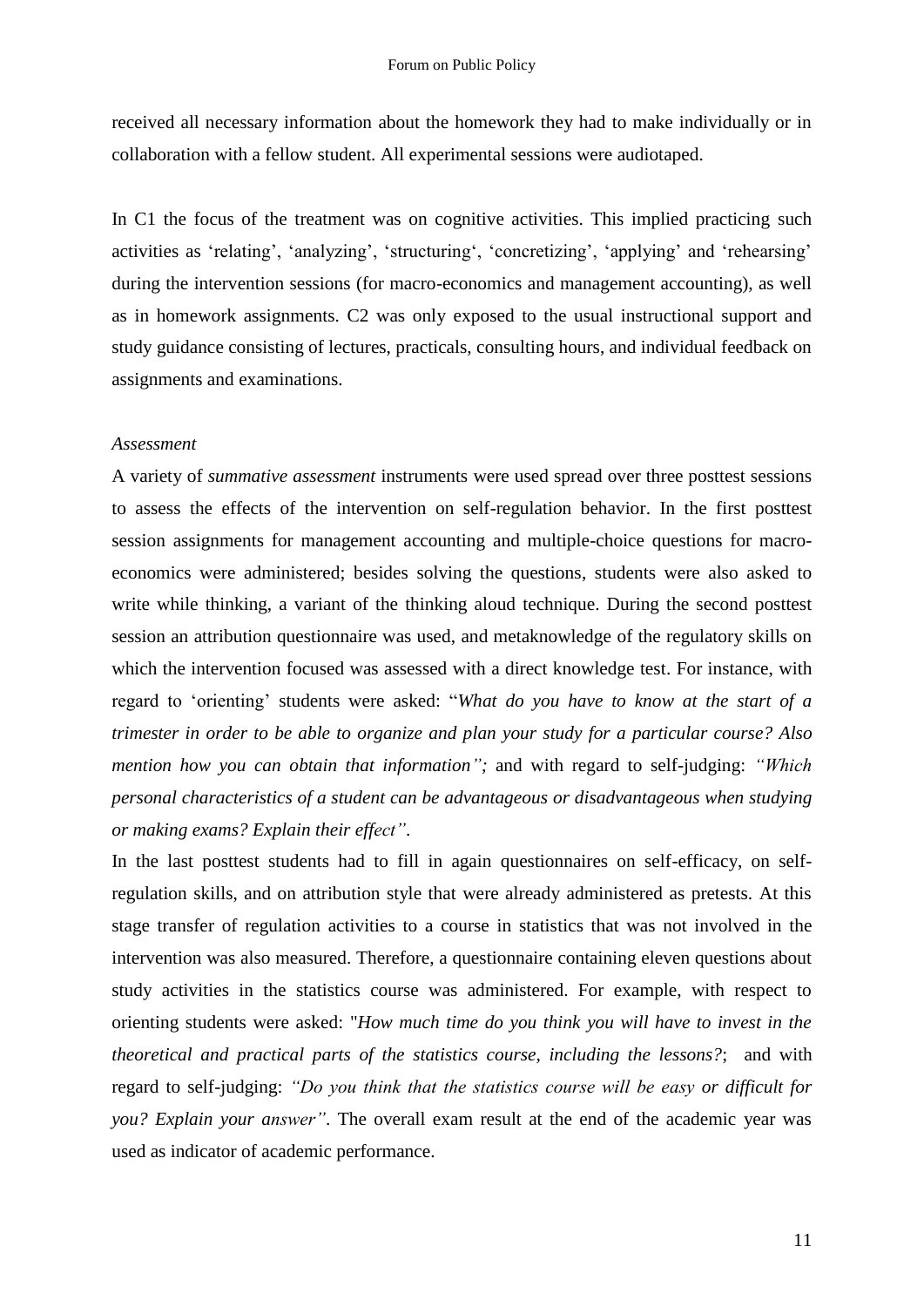Multiple opportunities for *formative assessment* resulting in diagnostic feedback and coaching were also integrated during the interventions in the learning environment. This was realized especially through discussion about and reflection on articulated problem approaches and verbalized difficulties experienced by the students, as well as through feedback on individual assignments.

### *Results*

The results of the intervention were quite positive as is shown by the following major overall outcomes of the learning environment.

The experimental students demonstrated significantly more metaknowledge than the control students about each regulatory skill included in the direct knowledge test. The effect sizes for the difference with C1 varied for the eight regulatory skills between .41 and .93, and with C2 between .26 and .56. For instance, with regard to knowledge about "orienting", this means that the experimental students referred significantly more to items such as the importance of evaluating the study load of a course, taking into account the way it is organized including the teaching method during classes, considering the usefulness of all types of study material and resources as well as the reliability of all kinds of informants and sources of information. With regard to knowledge about 'self-judging', the experimental students showed more awareness of the impact on learning and taking exams of important affective and motivational student characteristcs, such as calmness (avoiding to panic or becoming nervous), concentration, determination (withstanding temptations), assiduity (as opposed to laziness), interest, persistence, self-confidence or fear of failure, and initiative. Another interesting finding is that the experimental students had more extended knowledge about how to cope with negative emotions and stress during learning. Striking was the fact that they described more than the control students coping methods that affect the stressor itself, for example they propose to learn specific strategies to answer multiple-choice questions as a manner to cope with uncertainty and fear of failure towards this kind of questions.

Also a positive relationship was observed between metaknowledge of self-regulatory activities and academic performance. The entering characteristics of the students such as prior knowledge and intelligence, explained 43% of the variance in performance. When entering the metaknowledge variables in the regression equation the amount of criterion variance explained increased to 54%. In other words, differences in performance between

12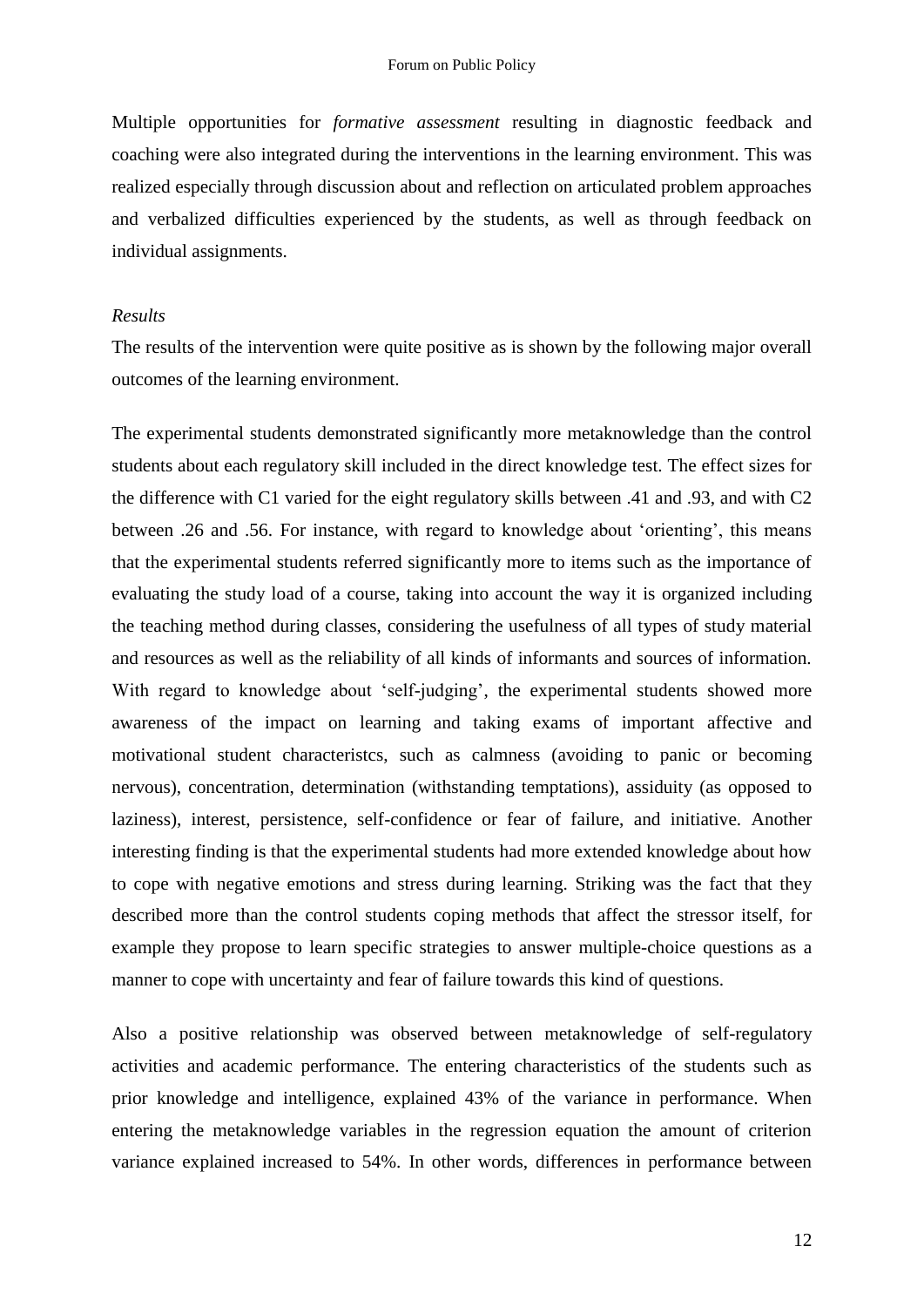students can be partly explained by differences in their entering characteristics, but also partly (up to 11%) by differences in their metaknowledge. This implies that on average students who showed more metaknowledge got better study results.

An important question was whether, as a result of the intervention, students had become more competent in learning, in the sense that they transferred the trained regulatory skills to a course that was not involved in the intervention, more specifically statistics. Analysis of students' answers to the open-ended questionnaire with eleven questions (see above), showed that the E-students were indeed more self-regulating for the statistics course than their peers in the control groups. For the difference with C1 the effect sizes for the distinct skills varied between .27 and .69, and with C2 between .28 and .58. This means, for example, that the experimental students proved to be better informed about the statistics course, and, therefore, showed evidence of more orienting behavior. More specifically, we observed differences on the following aspects. In the experimental group more students made an acceptable and wellgrounded estimate of the study hours they will need for the statistics course, and more students were capable of recalling orienting information supplied by the statistics teachers at the start of the course. The experimental students were also better informed about several characteristics of the examination, such as the content, the type of questions and the availability of a trial exam. With regard to transfer of self-judging behavior the experimental students gave a more extensive description of their position with respect to the statistics course and mentioned more personal arguments (such as having to cope with insufficient prior knowledge, or on the contrary, having a good deal of aptitude for mathematics) for their self-judgments (experiencing a lot of difficulties studying statistics or being able to pass smoothly, respectively). The experimental students were also able to formulate more study recommendations (such as the importance to prepare classes in detail and to be active and concentrated during the practicals) with regard to the statistics course, which shows that they were more skilled in reflecting. Moreover, this transfer behavior explained a substantial part of the variance in the exam scores for statistics: entering variables explained 41% of the criterion variance; this increased to 67% when the transfer scores for all the regulatory activities were included in the regression equation. In other words, differences in exam scores for statistics can be partly explained by differences in their entering characteristics, but also partly (up to 26%) by differences in their self-regulating behavior in the first weeks of the course. This implies that on average students who showed more self-regulation behavior got better study results.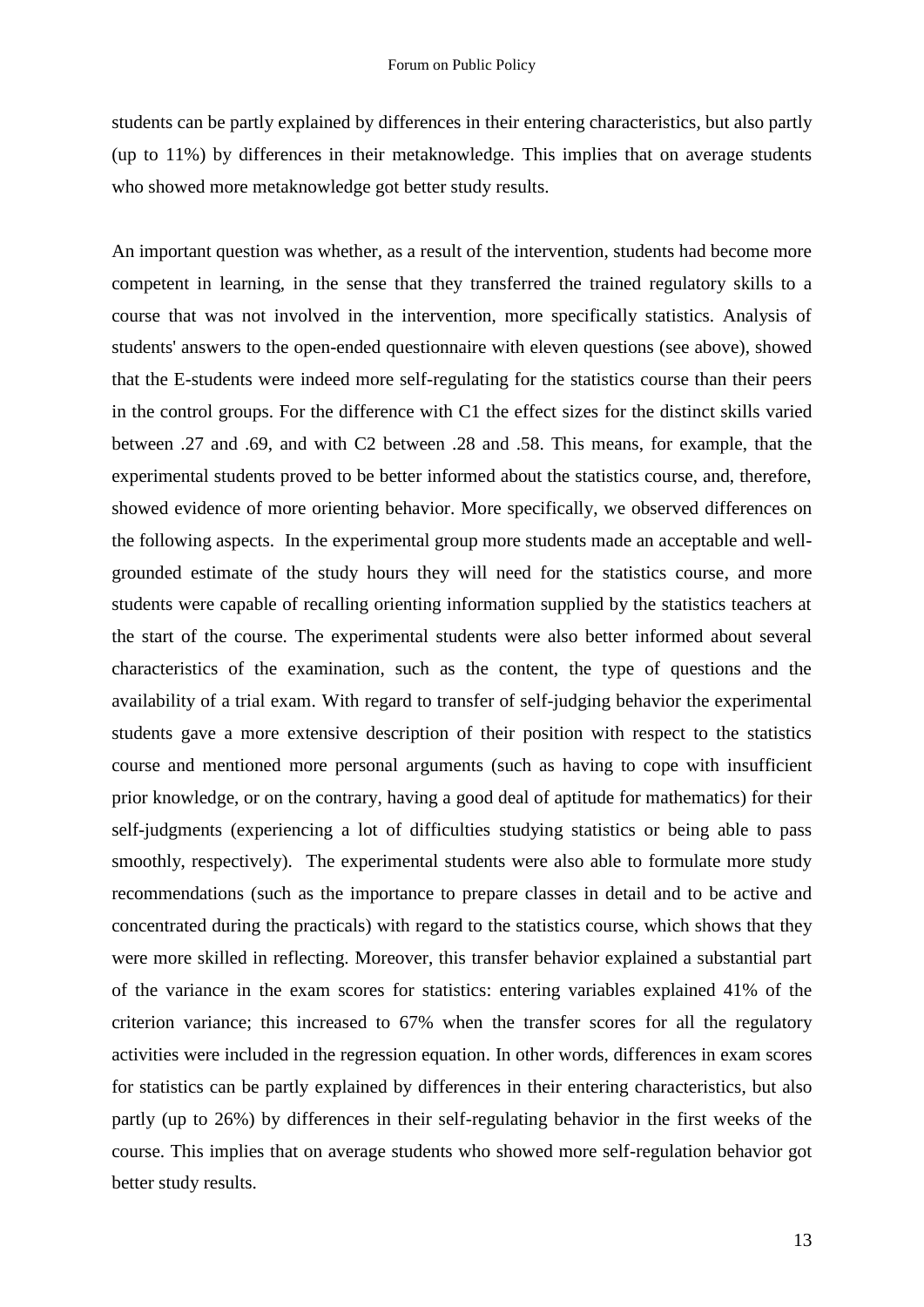Finally, the students of the experimental group obtained better study results as measured by exam scores, pass rates, and study careers. In the first year the experimental students outperformed the control students as well in terms of the overall result (effect size .36 for the difference with C1 and .38 for C2), as for the two intervention courses: macro-economics (effect size .41 for C1, and .26 for C2), and management accounting (effect size .57 for C1 and .26 for C2).

From the 47 students in each of the three groups significantly more experimental students succeeded in the first year, and obtained their master's degree. In E, C1 and C2 respectively 38, 28 and 34 students were successful in the first year, and respectively 37, 26 and 30 got their degree.

### **Conclusions, discussion, and implications for educational policy and practice**

The implementation of our CLIA-inspired learning environment resulted thus in significant positive effects in an experimental group of university freshmen in comparison to two equivalent control groups. Indeed, after the intervention the students in the experimental group had more metaknowledge about regulation skills, they produced more self-regulation activities in the courses involved in the intervention, and were more in control of their academic performance. They also achieved better academic performance as measured by examination scores, pass rates, and study careers.

Furthermore, the E-students showed significant transfer of the acquired self-regulation skills to a non-intervention course, namely statistics. This finding as much as anything shows that these students" learning proficiency has been enhanced, and it fits well with the rather new and educationally relevant perspective on transfer introduced by Bransford and Schwartz (1999). Traditionally transfer has been narrowly conceived as the independent and immediate application of knowledge and skills acquired in one situation to another. As an alternative to this *direct-application* view of transfer, Bransford and Schwartz have proposed a much broader perspective that emphasizes *preparation for future learning* as the major aspect of transfer, and puts the focus in assessing transfer on students" abilities to learn in novel, resource-rich contexts. This approach to transfer is obviously more in line with the now prevailing notion of learning as an active and constructive process, that also underlies our learning environment described above (for a more detailed discussion see De Corte 2003).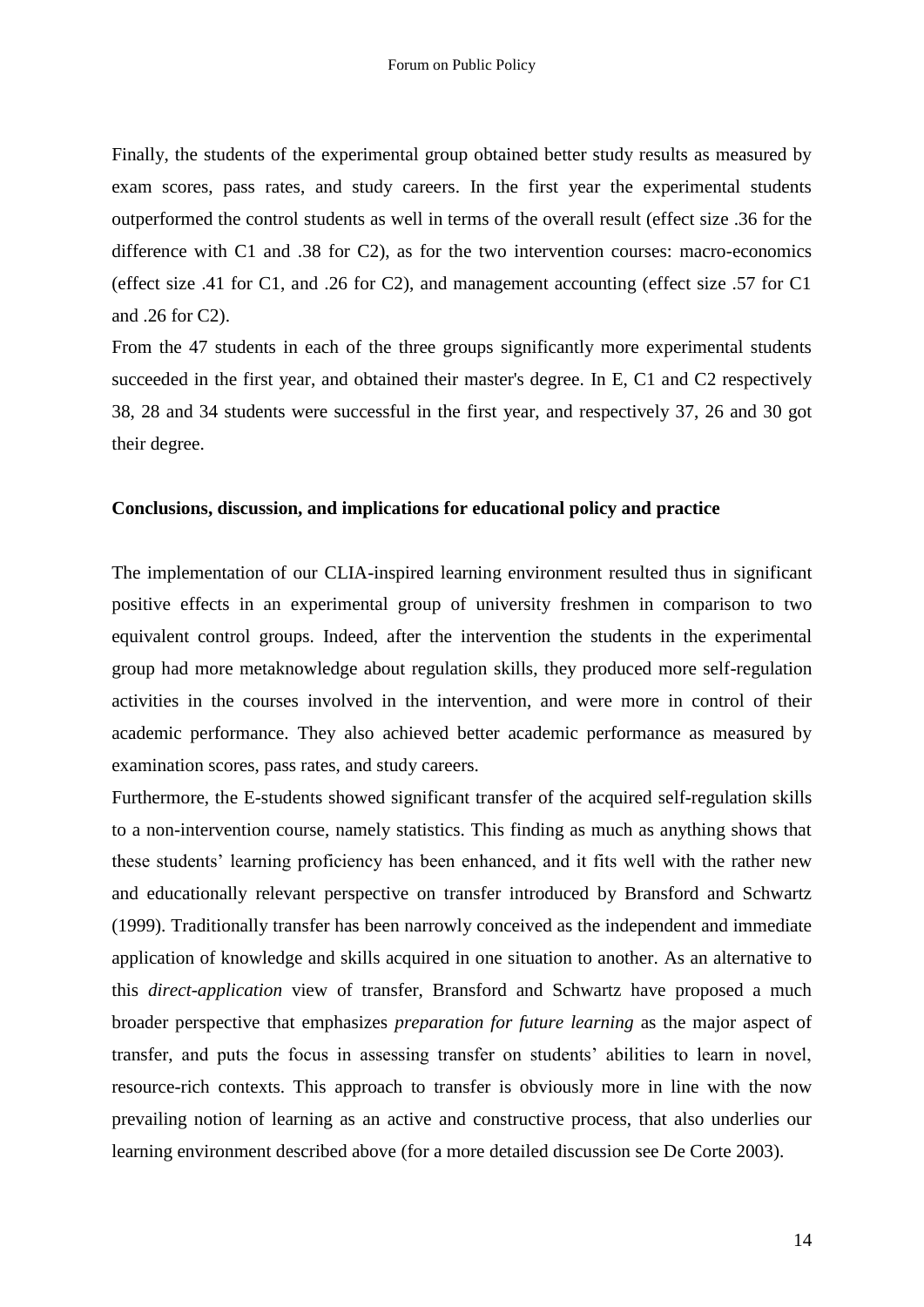Although the results of the intervention are favorable, we have nevertheless to admit that the observed effect sizes of the learning gains are mostly rather small. But, in this respect one should take into account that several features of the intervention may have had an oppressive impact on the learning outcomes. First of all, the scope and the duration of the intervention were rather limited, and focused on only a restricted part of the students' curriculum; in other components of the curriculum they were still immersed in a more traditional approach to teaching and learning. Moreover, during their preceding school career in primary and secondary school the students had been taught for years mostly according to a more traditional approach. This approach had not only a lesser focus  $-$  if any  $-$  on higher-order skills and interactive learning, but it may even have resulted in habits and beliefs about learning that are at right angles with the CLIA-framework, and have – so to say - to be "deconstructed" before the novel learning environment can be really productively implemented. Besides, as argued by Gage (1996), the behavioral sciences - just as medical science - should take small effects seriously, especially when they are supported by relevant theory and consistent with other research findings. And, our findings are consistent with results reported by others such as Brown and Campione (1996), the Cognition and Technology Group at Vanderbilt (1997), and Summerlee (2008).

Taking into account that there is now a fair amount of research evidence supporting the overall approach to learning and teaching underlying the learning environment presented above, and showing the power and the trainability of self-regulation skills (see also Bransford et al. 2006; National Research Council 2005), it is important to reflect on the implications of these work for educational policy and practice.

The most obvious implication is of course that this new overall approach to learning and instruction and the teaching of self-regulation activities and skills should be widely adopted, integrated, and appropriately implemented in everyday educational practices. But this represents a major challenge. Indeed, research on educational reform and innovation has for long documented that the school system is very resistant to change, and this holds certainly for higher education. A first condition for the large-scale dissemination of novel learning environments is undoubtedly that educational policy-makers and school leaders should stimulate and promote the intended innovation. Furthermore, curricula, educational materials such as textbooks, and assessment instruments need to be revised and designed in accordance with the new perspective on learning and teaching as embedded in a framework like the CLIA-model. But whereas all this is necessary it is certainly not sufficient. Indeed, there is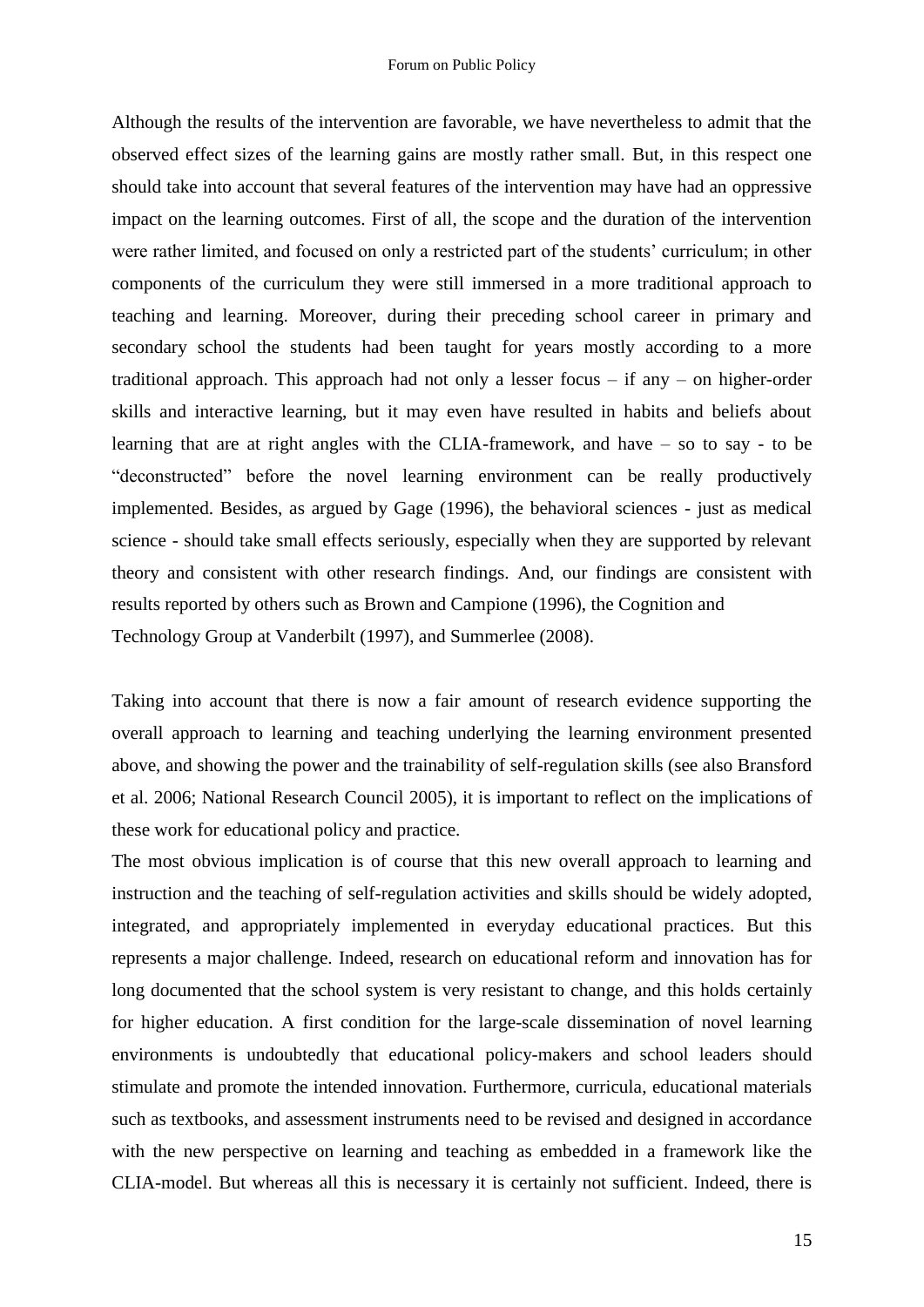nowadays ample research evidence showing that introducing reform-based textbooks and materials does not easily and certainly not automatically result in a high-fidelity implementation of the underlying innovative ideas. It is obvious that teachers play an active role in the implementation of curricular materials and textbooks: they interpret – often unconsciously – the new ideas through their existing prior knowledge, beliefs and experiences (Depaepe, De Corte, and Verschaffel 2007; Remillard 2005; Spillane, Reiser, and Reimer 2002). Therefore, the most important and indispensable condition for success lies in the training of teachers. Besides the fundamental reform of initial teacher education based on the innovative ideas and practices, an *intensive* system for sustained staff development of teachers who are in-service is required. As argued by the Cognition and Technology Group at Vanderbilt (1997) the changes that we are asking the teachers to make are "much too complex to be communicated succinctly in a workshop and then enacted in isolation once the teachers returned to their school" (p. 116). Indeed, we should realize that implementing powerful learning environments as the one designed in our project, requires drastic changes in the role of the teacher. Instead of being the main, if not the only source of information - as is often still the case in average educational practice - the teacher becomes a "privileged" member of the knowledge building community, who creates an intellectually stimulating climate, models learning and problem-solving activities, asks provoking questions, provides support to learners through coaching and guidance, and fosters students' agency over and responsibility for their own learning. Putting this new perspective on learning and teaching into practice will take a long time, substantial investments, and much effort in partnership between researchers and practitioners. Indeed, it is not just a matter of acquiring a set of new instructional techniques, but it calls for a fundamental and profound change in teachers' beliefs about learning an instruction, and in the current school and classroom cultures. In addition, policy makers and university leadership should reward teaching competence, and induce and promote actions and regulations aimed at reducing the currently detrimental conflict between research and teaching at universities.

#### **References**

Berry, J. and Sahlberg, P. 1996. Investigating pupils" ideas of learning. *Learning and Instruction* 6 (1): 19-36.

Boekaerts, M. 1993. Being concerned with well-being and with learning. *Educational Psychologist* 28 (2): 149-167. Boekaerts, M., Pintrich, P.R. and Zeidner, M. (Eds.). 2000. *Handbook of self-regulation.* San Diego, CA: Academic Press.

Bransford, J.D. and Schwartz, D.L. 1999. Rethinking transfer: A simple proposal with multiple implications. In *Review of research in education*, edited by A. Iran-Nejad and P.D. Pearson, Vol. 24, pp. 61-100. Washington, DC: American Educational Research Association.

Bransford, J.D. et al. 2006. Learning theories and education: Toward a decade of synergy. In *Handbook of educational psychology*, edited by P.A. Alexander and P.H. Winne, 2<sup>nd</sup> ed., 209-244. Mahwah, NJ: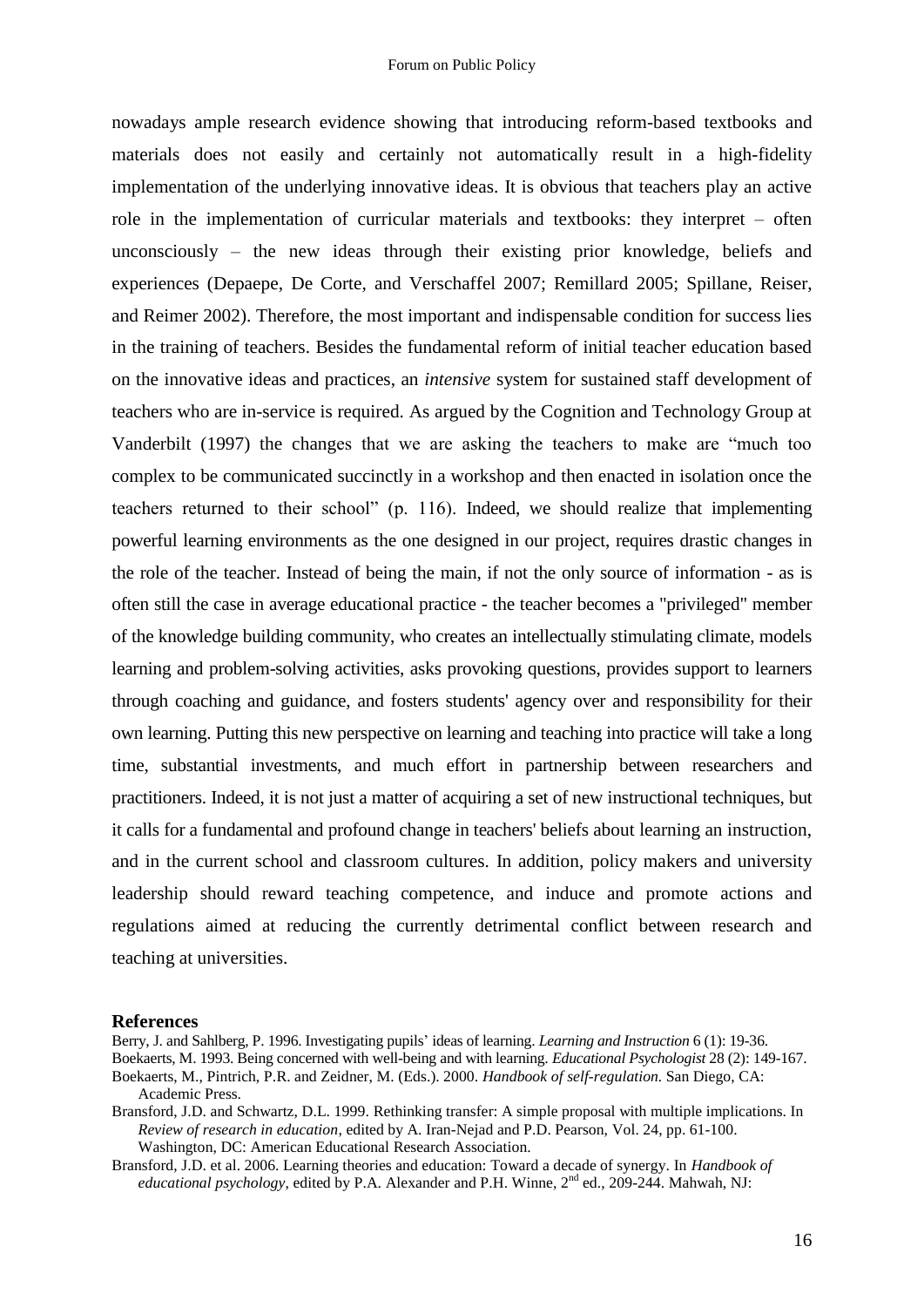Lawrence Erlbaum Associates.

- Brown, A.L. and Campione, J.C. 1996. Psychological theory and the design of innovative learning environments: On procedures, principles, and systems. In *Innovations in learning: New environments for education*, edited by L. Schauble and R. Glaser, 289-325. Mahwah, NJ: Lawrence Erlbaum Associates.
- Burkhardt, H. and Schoenfeld, A. 2003. Improving educational research: Toward a more useful, more influential, and better-funded enterprise. *Educational Researcher* 32 (9): 3-14.
- Cognition and Technology Group at Vanderbilt. 1997. *The Jasper Project: Lessons in curriculum, instruction, assessment, and professional development*. Mahwah, NJ: Lawrence Erlbaum Associates.
- Collins, A., Brown, J.S. and Newman, S.E. 1989. Cognitive apprenticeship: Teaching the crafts of reading, writing, and mathematics. In *Knowing, learning, and instruction: Essays in honor of Robert Glaser*, edited by L. Resnick, 453-494. Hillsdale, NJ: Lawrence Erlbaum Associates.
- De Corte, E. 2003. Transfer as the productive use of acquired knowledge, skills, and motivations. *Current Directions in Psychological Science* 12 (4): 142-146.
- De Corte, E. 2004. Mainstreams and perspectives in research on learning (mathematics) from instruction. *Applied Psychology: An International Review* 53 (2): 279-310.
- De Corte, E. 2007. Learning from instruction: The case of mathematics. *Learning Inquiry,* 1 (1): 19-30.
- De Corte, E. and Verschaffel, L. 2006. Mathematical thinking and learning. In *Handbook of child psychology:*  Vol. 4. Child psychology and practice, edited by K.A. Renninger, I.E. Sigel, W. Damon and RM. Lerner, 6<sup>th</sup> ed., 103-152. Hoboken, NJ: John Wiley & Sons.
- De Corte, E., Verschaffel, L. and Masui, C. 2004. The CLIA-model: A framework for designing powerful learning environments for thinking and problem solving. *European Journal of Psychology of Education* 19 (4): 365-384.
- Depaepe, F., De Corte, E. and Verschaffel, L. 2007. Unraveling the culture of the mathematics classroom: A videobased study in sixth grade. *International Journal of Educational Research* 46 (5): 266-279.
- Design-Based Research Collective. 2003. Design-based research: An emerging paradigm for educational inquiry. *Educational Researcher* 32 (1): 5-8.
- Gage, N.L. 1996. Confronting counsels of despair for the behavioral sciences. *Educational Researcher* 25 (3): 5-15, 22.
- Glaser, R. 1976. Components of a psychology of instruction: Toward a science of design. *Review of Educational Research* 46 (1): 1-24.
- Masui, C. 2002. *Leervaardigheid bevorderen in het hoger onderwijs: Een ontwerponderzoek bij eerstejaarsstudenten* [Enhancing learning competence in higher education: A design experiment with university freshmen – with a summary in English]. Leuven: Universitaire Pers Leuven.
- Masui, C. and De Corte, E. 1999. Enhancing learning and problem-solving skills: Orienting and self-judging, two powerful and trainable tools. *Learning and Instruction* 9 (6): 517-542.
- Masui, C. and De Corte, E. 2005. Learning to reflect and to attribute constructively as basic components of selfregulated learning. *British Journal of Educational Psychology* 75 (3): 351-372.
- National Research Council. 2005. *How students learn: History, mathematics, and science in the classroom.*  Committee on *How People Learn*, a targeted report for teachers. Edited by M.S. Donovan and J.D. Bransford. Division of Behavioral and Social Sciences and Education. Washington, DC: National Academy Press.
- Perkins, D.N. 1995. *Outsmarting IQ: The emerging science of learnable intelligence*. New York: The Free Press.
- Remillard, J. T. 2005. Examining key concepts in research on teachers" use of mathematics curricula. *Review of Educational Research* 75 (2): 211-246.
- Resnick, L.B. 1983. Toward a cognitive theory of instruction. In *Learning and motivation in the classroom*, edited by S.G. Paris, G.M. Olson and H.W. Stevenson, 5-38. Hillsdale, NJ: Lawrence Erlbaum Associates.
- Salomon, G. and Perkins, D.N. 1998. Individual and social aspects of learning. In *Review of research in education*, edited by P.D. Pearson and A. Iran-Nejad, Vol. 23, 1-24. Washington, DC: American Educational Research Association.
- Shepard, L.A. 2001. The role of classroom assessment in teaching and learning. In *Handbook of research on teaching. Fourth edition*, edited by V. Richardson, 1066-1101. Washington, D.C.: American Educational Research Association.
- Spillane, J.P., Reiser and B.J., Reimer, T. 2002. Policy implementation and cognition: Reframing and refocusing implementation research. *Review of Educational Research* 72 (3), 387-431.
- Snow, R.E. and Swanson, J. 1992. Instructional psychology: Aptitude, adaptation, and assessment. *Annual Review of Psychology* 43: 583-626.
- Summerlee, A.J.S. 2008. *Can universities survive in the 21st century?* Paper presented at the Oxford Round Table on "Educational Leadership and Policy Development", St. Anne"s College, Oxford, England, July 6–11, 2008.
- Vermunt, J.D.H.M. 1996. Metacognitive, cognitive and affective aspects of learning styles and strategies: A